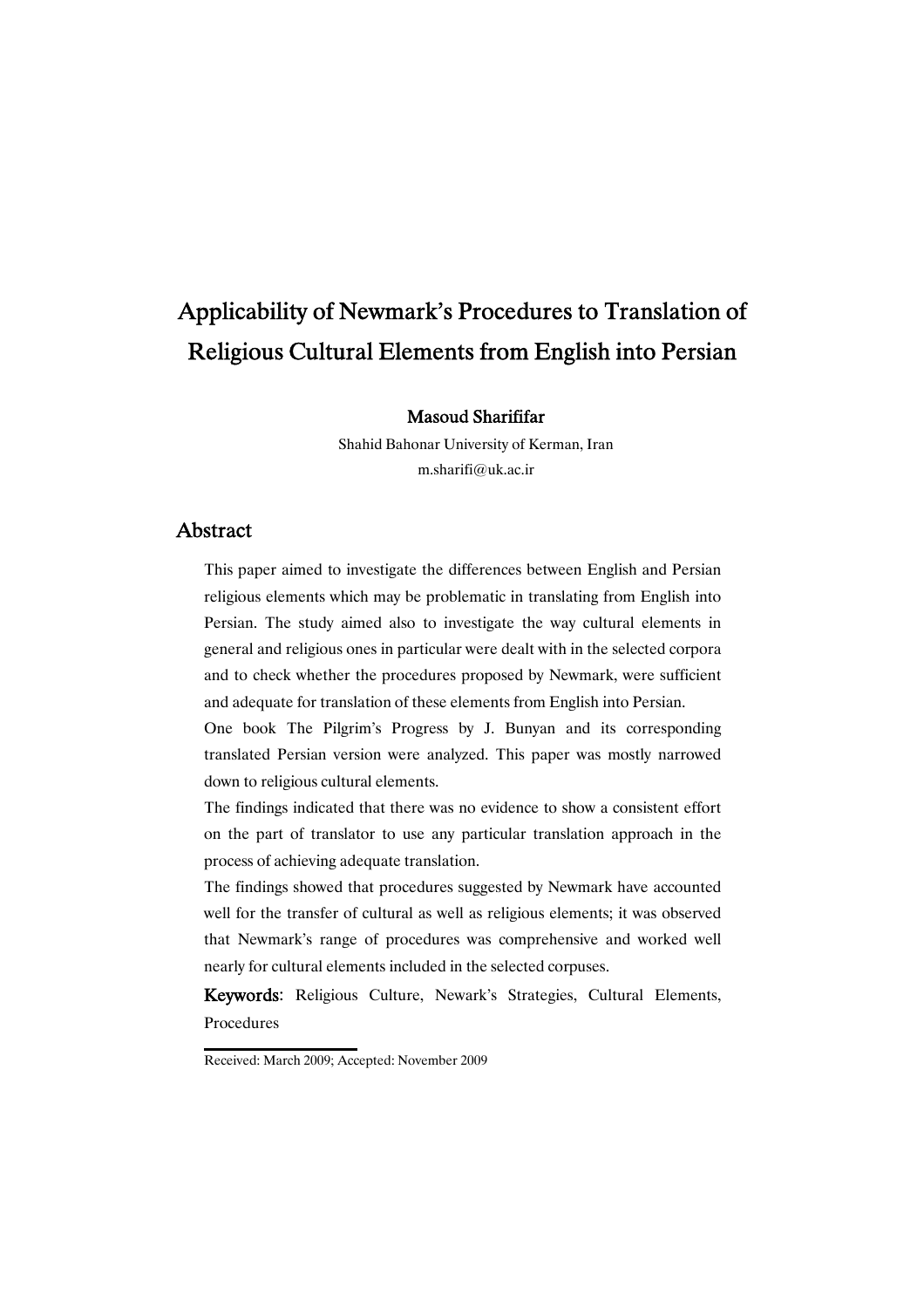# Introduction

Translation is an art, which has become increasingly important in today's world. Translators are responsible for better and more accurate transfer of this art. In the modern world the vast geographical distances are extremely decreased through communication facilities and the need to exchange thoughts and opinions among different nations is strongly felt. Being aware of other people's experiences, knowledge, technical and cultural achievements help man in improving the standard of life.

This kind of communication is obviously possible by means of language. And language cannot exist unless it is steeped in the context of culture. Language is the heart within the body of culture and it is the interaction between the two that results in the continuation of life. So language should not be seen as an isolated phenomenon suspended in a vacuum but as an integral part of culture.

The role of a translator becomes more crucial because as a good translation can be useful, a bad or a wrong one can be misguiding and to some extent dangerous. Thus, translation from one language to another cannot be done adequately without knowledge of the two cultures.

According to Nida as cited in Delisle (1980), in order to translate, one must not only know a language but also must be familiar with the culture i.e. customs, civilization and mores of those who speak that language. Nida also emphasizes that translation takes place in the context of the relation between two cultures, two worlds of thought and perception.

However, as we know translating is not merely passing from one text to another, transferring words from one language to another. Rather, it involves transposing one entire culture to another. According to Sapir (1949)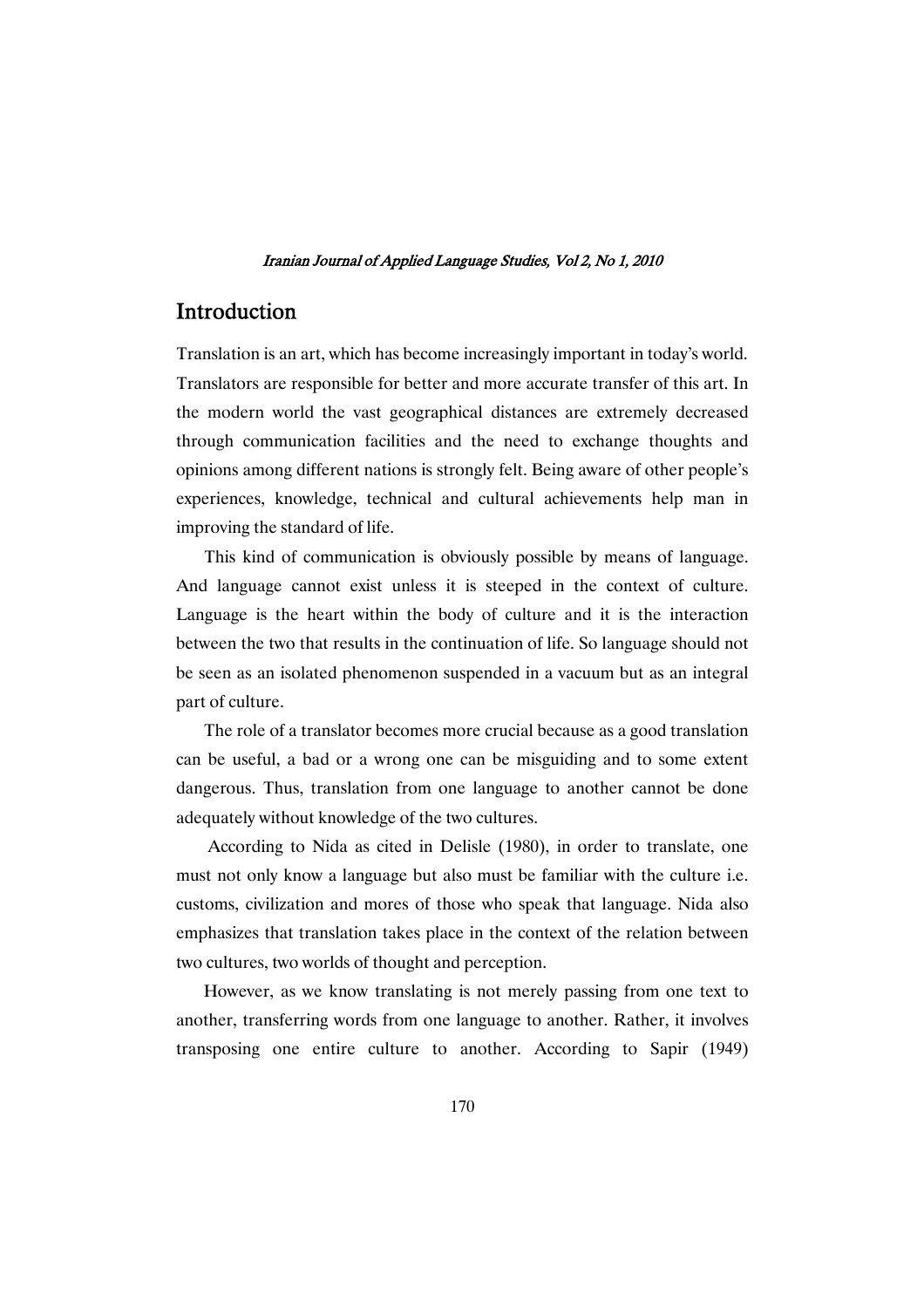translation is an essential means through which access to the cultures of the different nations is possible. Thus it can be realized just how important it is to be conscious of the ideology that underlies a translation i.e. when to add, what to leave out, how to choose the words and how to substitute cultural terms. It is no longer possible to limit oneself to the word or sentence as a translation unit: the translator must take into consideration both the original and target cultures with which he or she is connected. If it is accepted that most people are shaped to the form of their culture because of the enormous malleability of their original endowments and they are plastic to the moulding force of the society into which they are born or may be exposed to, then it may be claimed that translation from one culture to another is to some extent possible. This paper intends to examine the cultural differences between English and Persian and the probable problems in translation. This will cause an emphasis on the necessity of a cross-cultural comparative textual analysis between these two languages.

Translation, in general, and cultural translation, in particular, have led to many heated discussions between translation theorists, linguists, language teachers, contrastive analysts and error analysts. This shows the importance of translation in today's world. No longer is translation considered just "a window opened to another world", rather it is a channel opened through which foreign influences can penetrate the native culture.

Concerning the cultural problems, many studies have been made about the problems of translation from English into other languages and vice versa, but only a few attempts have been done for English and Persian. It is believed that this paper is one of the few studies to research the problem of religious cultural differences from English to Persian. It will highlight, through a contrastive textual analysis of English and Persian cultures, those religious cultural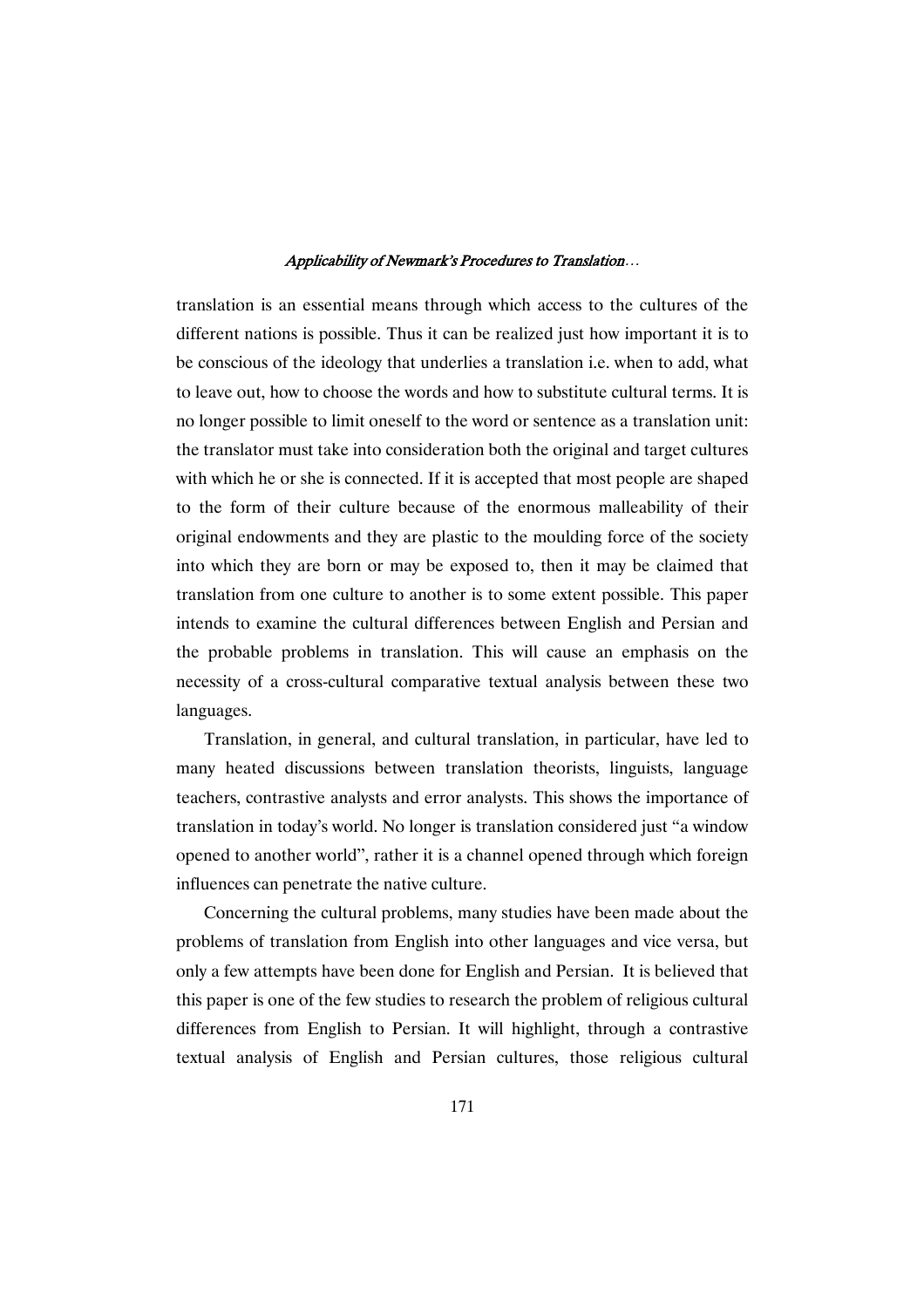differences that are difficult for the translator to transfer. Further it will also pinpoint the applicability of suggested procedures for translating of theses terms in selected corpus.

### The Scope of the Study

This study has necessarily been modest because the grounds it covers are still new. Given the limited sources available this paper can provide only an initial survey of the problems and is more likely to raise questions than provide the answers to them. It may show the way the religious cultural items have been transferred by the translator than to criticize them. At the same time, this study does not presume to delineate all the principles and procedures of cultural translation. The attempt has been made to include those elements, which might have the greatest interest and relevance to cultural analysis in more general sense.

This research deals only with translation problems from English into Persian and of the major relevant problematic forms; this study is limited to cultural religious elements. Considering the fact that other forms are important as well, this paper avoids them deliberately because it is neither possible nor plausible to deal with all aspects of cultural elements within the scope of the present work.

Above all, since the realm of culture is so vast to deal with, this work is narrowed down to only religious cultural elements selected from the classification presented by Newmark (1988). He has adopted Nida's (1964) breakdown of the various aspects of culture and offers his own scheme along the following lines: (1) ecology (2) material culture (3) social culture (4) organizations, customs, ideas: political, social, legal, religious, artistic (5) gestures and habits. However, it may be difficult to draw a clear-cut distinction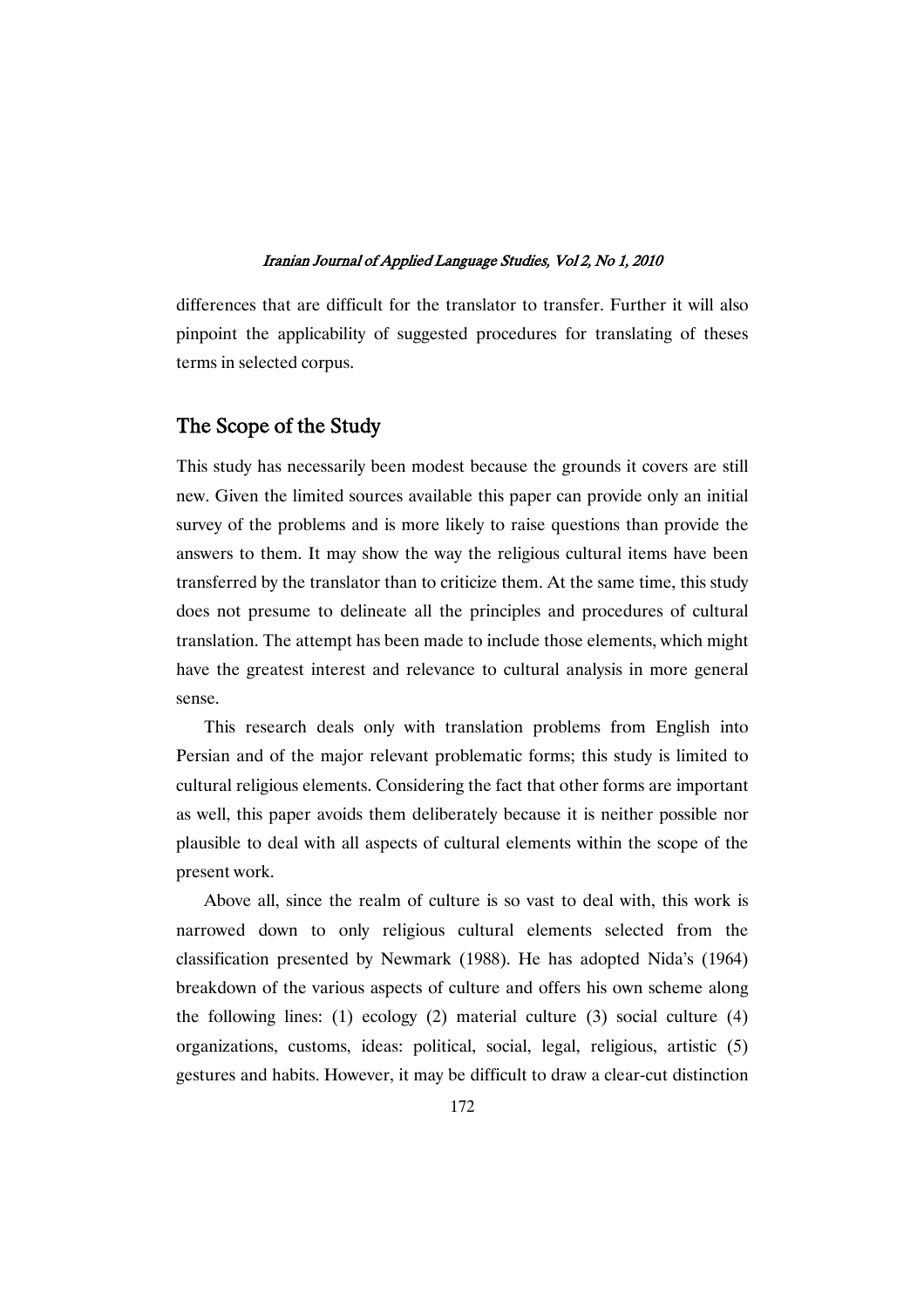between them and overlapping is unavoidable.

The textual analysis will focus on The Pilgrim's Progress by John Bunyan (1982) and its Persian version by Hamedi (2002). The study of its corresponding Persian translation will contribute to the clarification of the findings of the cultural contrastive analysis of English and Persian.

The contention of the writer is only to highlight the transfer of religious cultural elements into Persian and not to focus on the translator's shortcomings, if any.

### Research Methodology

This part includes a definition of culture as well as religious culture; a description of the corpus; the justifications for the selection of the English corpus and Persian translations, classification of highlighted passages and finally a description of the methodology used for textual analysis of the selected extracts from the corpus.

### Religious Culture

Though Nida (1964) and Newmark (1988) have suggested a similar classification for culture, neither of them has given a separate definition for social or religious culture. The cultural terms and elements though are easy to identify, in some cases are difficult to be classified under a specific heading and the blurring of these cultural categories obscured the task of researcher. This complexity lies in the fact that whatever is considered religiously acceptable to a group of people can be regarded as social to another. Religion is generally held to be the most forceful promoter and expression of cultural identity, unity and specificity (Budick: 1996). Amin-zaki (1995), clarifies it through an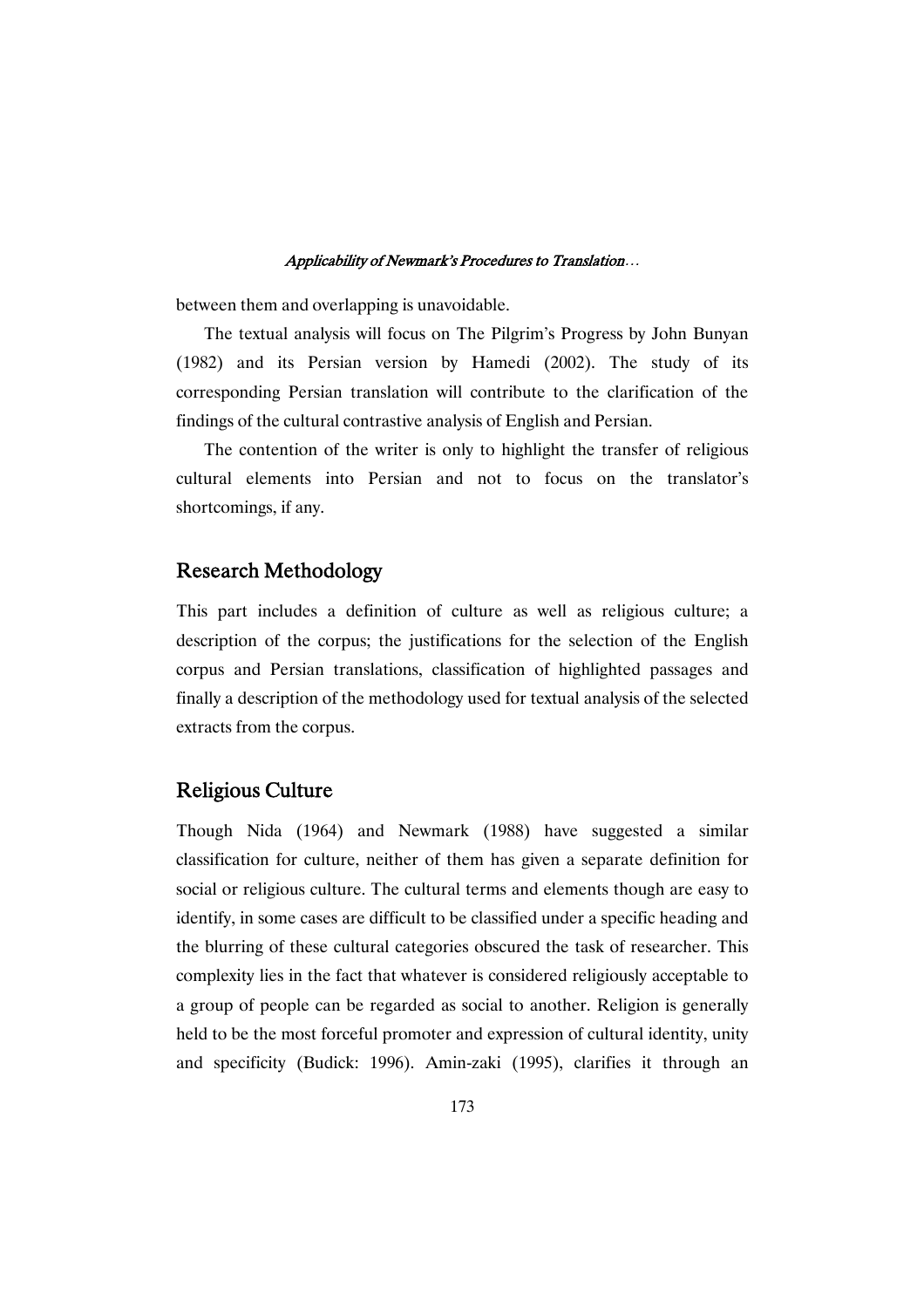example.

According to him, despite a common belief by both Christians and Muslims that oath taking and swearing are blasphemous, such oaths are common in both European and Arab literature. This is true of the Islamic society of Iran as well.

Now, here whatever is considered according to religion as a taboo socially is in use and it can be classified under the headings of both social and religious culture. In other words, social culture is created by relationships of the component individuals in the social interaction while religious culture is associated with actions, rituals, customs and traditions that may distinguish the believers of one religion from other religions.

# Corpus

The corpus of this study includes an English literary work, and its Persian translation. The work is The Pilgrim's Progress by Bunyan, which was first published in 1678. The extraordinary appeal, which this religious allegory makes to the human mind, is shown by the fact that it has been translated into no fewer than one hundred and eight different languages and dialects. This religious work extended Bunyan's reputation over the whole of the British Isles, to the continent and even as far as America. In this work, according to Talon (1956), Bunyan speaks with the voice of the seventeenth-century workingman; his work is the expression of a popular culture. And because he combines dramatic genius with a vigorous faith, he helps us more than any other writer to understand Puritanism both as an intellectual movement and as a way of life. It brings the riches of a strong personality, of thought and of an ancient and deeply rooted popular culture (The Puritan culture). This book has been translated into Persian in 2002 under the name of dar seyr-o-soluke zā?er.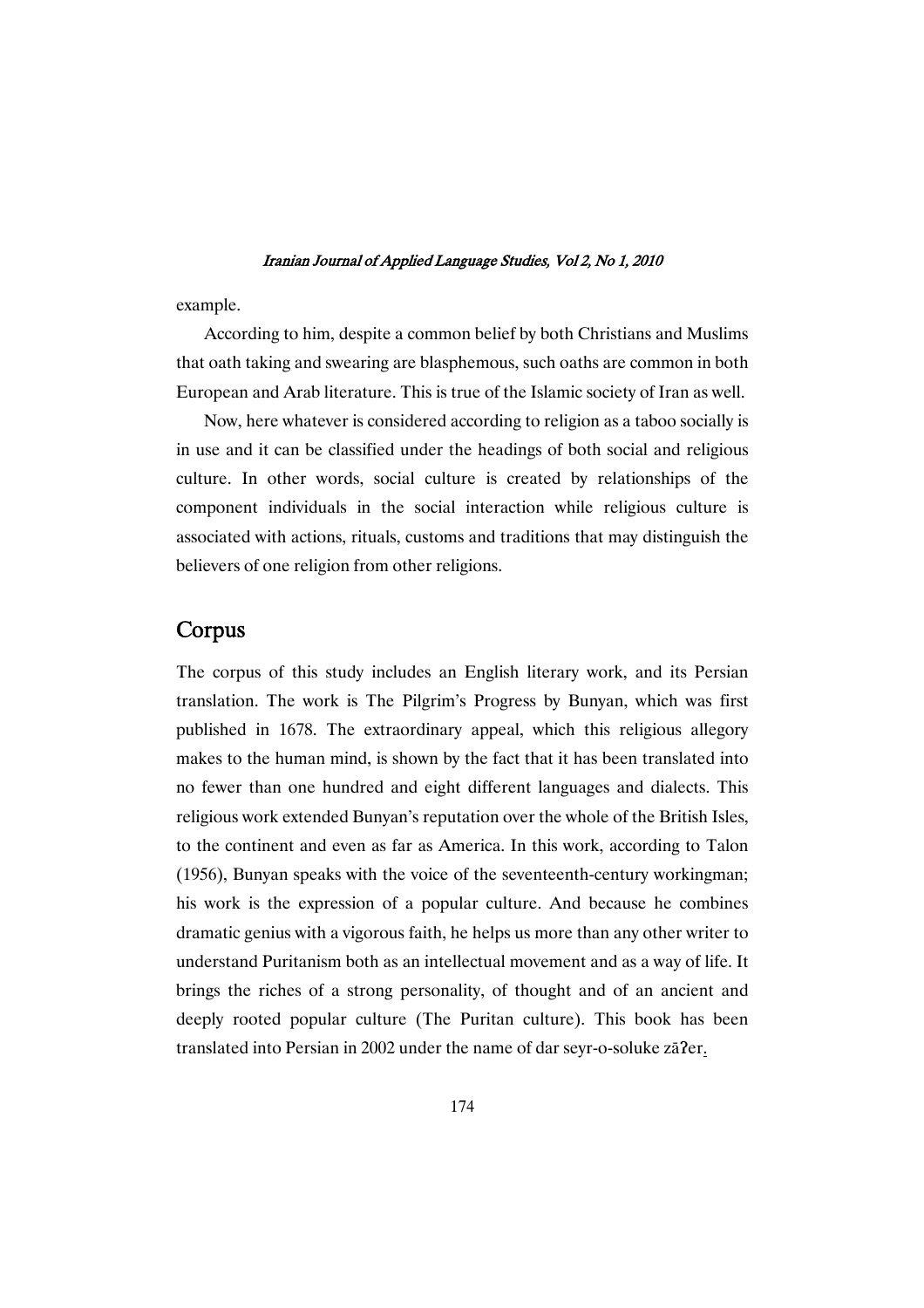# Textual Analysis

Since the findings were deduced through a textual analysis of the corpus, the method is a qualitative one. Textual analysis is the essential part of this work.

Thus the analyses are carried out in the corpus for the above-mentioned purpose, and the following is the method of analysis:

It focused on cultural elements in: (a) the source text, and (b) the target text. The analyses started from word, sentence, and paragraph and then to the whole text.

For the purpose of analysing the corpus, the study analysed the text as a whole and selected certain parts that reflect the intention of his paper. The source text (ST) and target text (TT) passages were arranged and classified in pairs. After extracting and matching the English and Persian data, the method employed by the translator was highlighted in order to show whether the translator has kept the source language (SL) culture, has converted it to the target language (TL) culture or has chosen an intercultural term.

# The Selected Methods

Newmark's, suggested procedures, listed below, were examined to test whether they are applicable for translation of religious cultural elements, and whether they have been employed consciously or unconsciously by the translator to transfer these elements into Persian and fill the cultural gaps or not.

The procedures are in fact a selected combination of those that are presented by Newmark (1981: 75-76) and (1988: 81-90) and include:

- 1. Transcription (adoption, transfer, loan words)
- 2. Literal translation used when the SL term is transparent or semantically motivated and is standardised.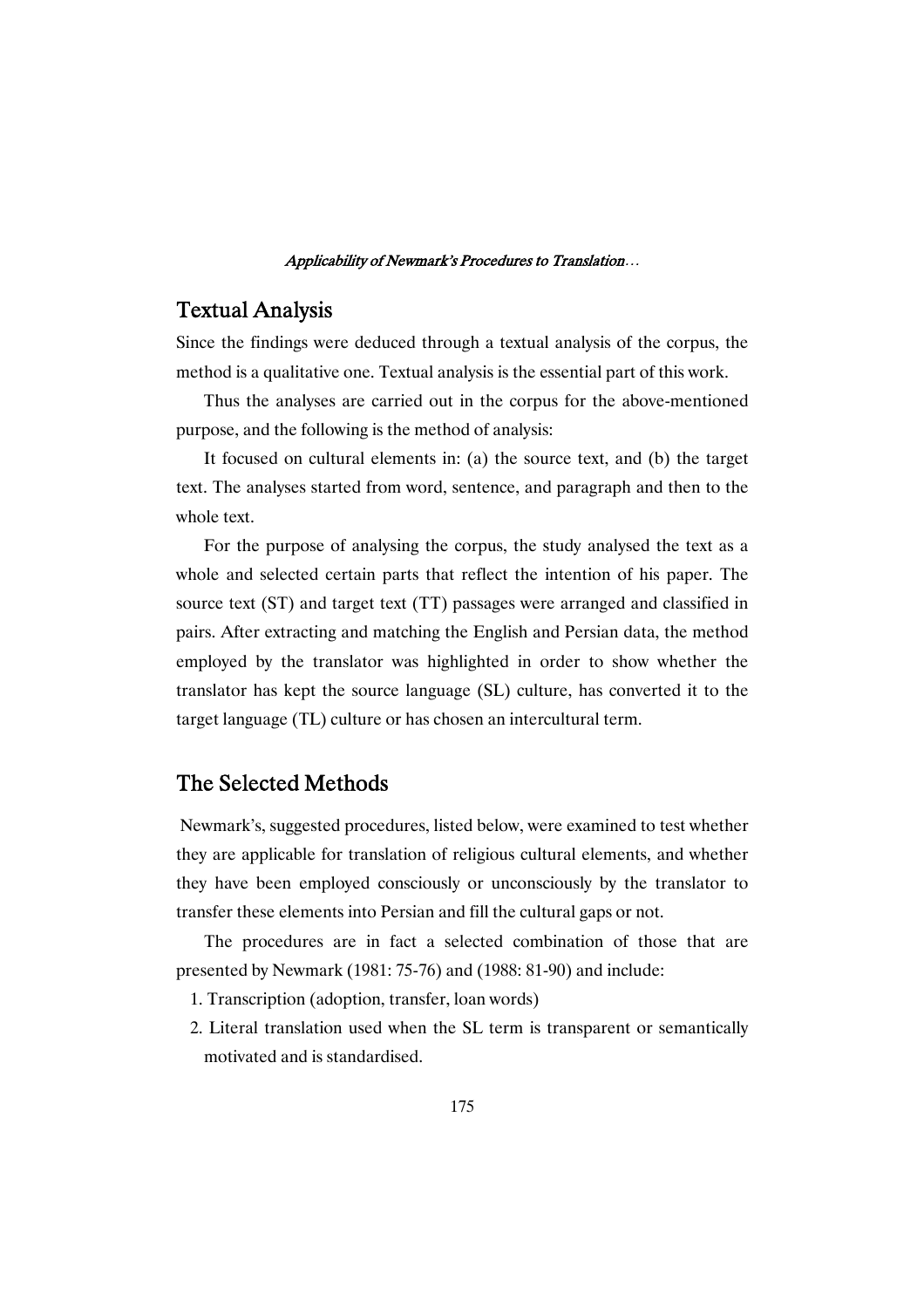- 3. Through Translation: the literal translation of common collocations names of organizations, the components of compounds. It is known as loan translation as well.
- 4. Recognized Translation: using the official or the generally accepted translation of any institutional term. It is known as accepted standard translation.
- 5. Cultural Equivalent: It is considered as an approximate translation where an SL cultural word is translated by a TL cultural word.
- 6. Translation Label: an approximate equivalent or a new term that is usually a collocation for a feature particular to the SL culture. This is a provisional translation, which should be made in inverted commas. It can later be discreetly withdrawn.
- 7. Translation Couplet: transcription of an institutional term followed by its translation. Here, the translator complements transference procedure with a second translation procedure.
- 8. Translation Triplets: a politically coloured term, a transcription plus denotation.
- 9. Deletion and Expansion: a term of little importance in the TL culture may be deleted or expanded. These are said to be rather imprecise translation procedures. In some cases they are practised intuitively.
- 10. Naturalization: the process of anglicising foreign names. It adapts the SL word first to the normal pronunciation and then to the normal morphology of the TL.
- 11. Transference: The process of transferring an SL word to a TL text as a translation procedure.
- 12. Metaphors: the name of an institution may be personified to refer to its leadership or director.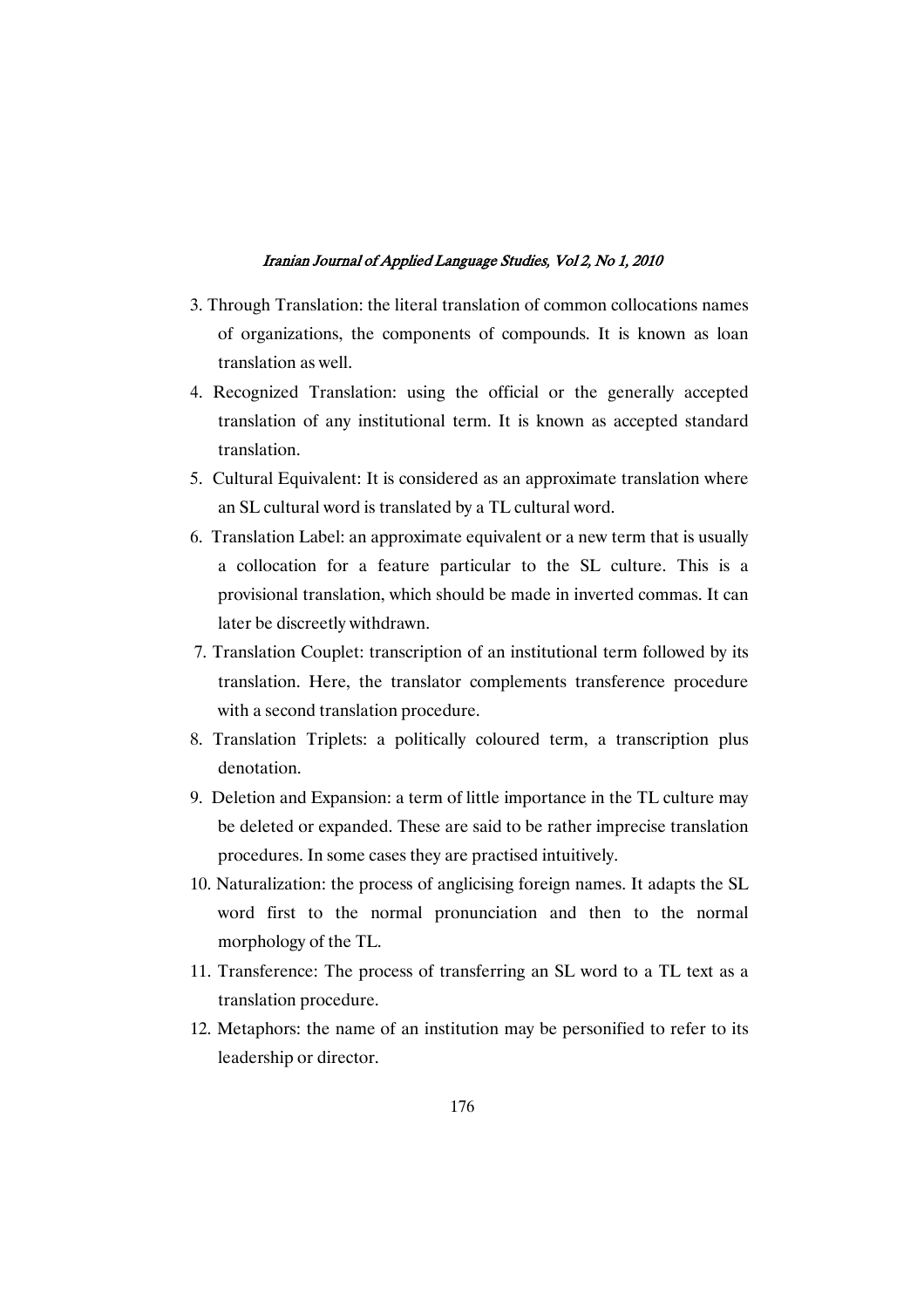- 13. Neutralization: it comprises functional equivalent and descriptive equivalent. The former neutralizes or generalizes the SL word; and sometimes adds a particular. The latter sometimes has to be weighed against function.
- 14. Synonymy: the sense of a near TL equivalent to an SL word in a context, where a precise equivalent may or may not exist.
- 15. Compensation: the loss of meaning, metaphor or pragmatic effect in one part of a sentence may be compensated in another part, or in an adjunct sentence.
- 16. Paraphrase: the amplification or explanation of the meaning of a segment of the text.
- 17. Componential Analysis (CA): splitting of a lexical unit into its sense components, often one-to-two or more. It is used in translating cultural words that the readership is unlikely to understand. CA is a flexible but orderly method of bridging the lexical gaps both culturally and linguistically. This technique is more precise than paraphrase, although it achieves accuracy at the expense of economy. CA which was developed by Nida (Venuti: 1995) is one of a few linguistic-based concepts that have proved to be of immediate relevance for both the production and the study of translation. It is a means of clarifying ambiguities, elucidating obscure passages and identifying cultural differences.

### Analysis of Religious Cultural Terms

Religion plays an important part in shaping the language and life of a society. As Christianity and the Bible have extensively influenced the English language and English way of life, Islam and the Quran have had an even greater impact on the life and the language of Iranians. Christianity and Islam have many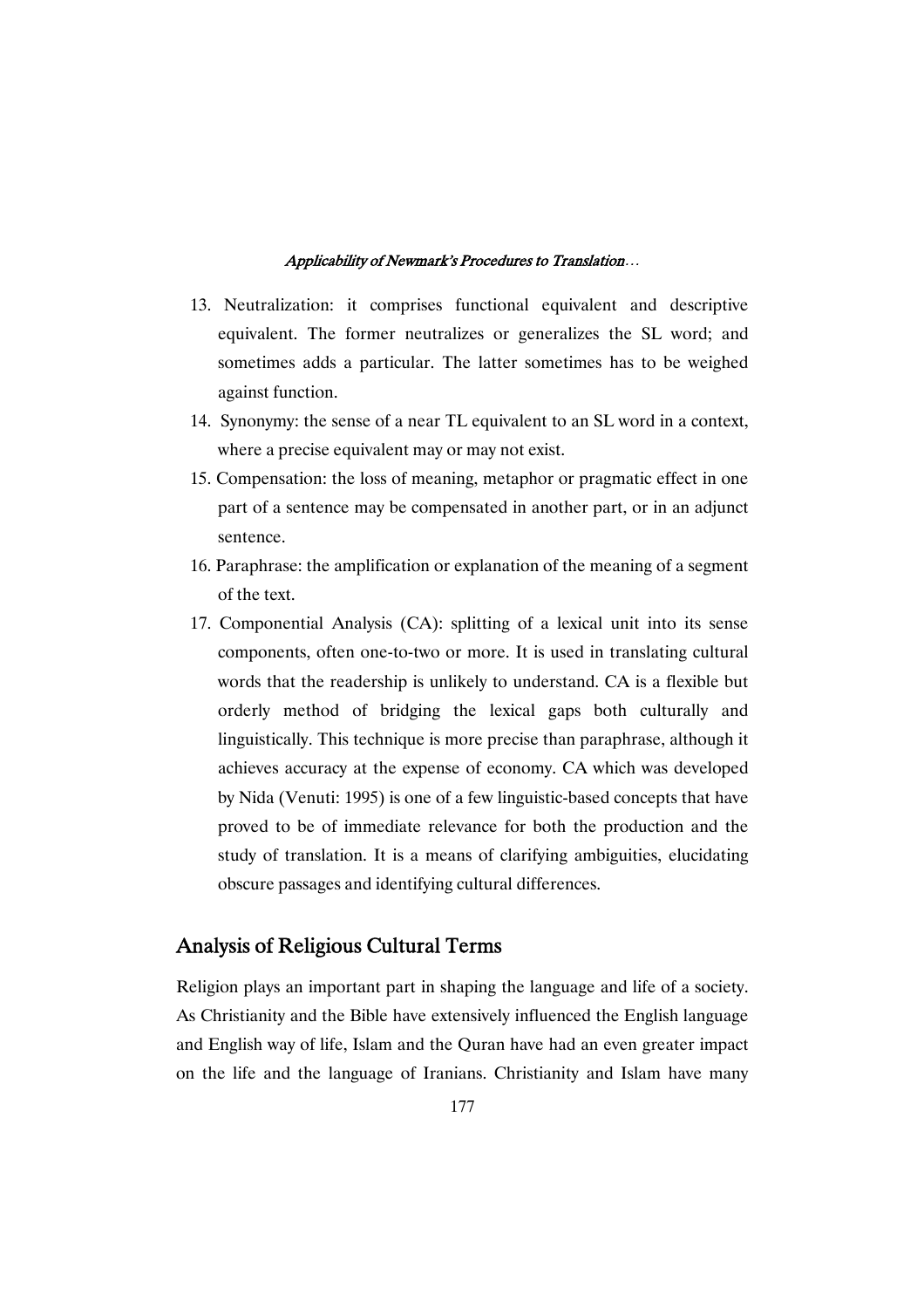features in common: both believe in God, speak of paradise and hell and of life after death; and invite the people to moral virtues, e.g., honesty, faithfulness and respect for others. They also differ in a number of basic points.

For example, the concept of redemption which forms the cornerstone of the Christian faith cannot be found in Islam. As a result of this, many Christian concepts may lose much of their spirit in Persian translation of The Pilgrim's Progress. In fact, the religious themes of this book are not fully comprehensible to a Persian reader.

Further complications may arise from a difference in the attitudes of the two peoples to religion. For instance, topics which appear quite innocent to an English reader may be objectionable to a Persian reader, and anything that smells of anti-religion is not acceptable to Persian readers. Thus, the translators of the religious texts such as this book are often obliged to water down such topics or omit them altogether.

### Religious Terms

The religious terms presented in the story are symbolic. This is an allegory, i.e., a narrative in which the characters and events are all symbolic abstract concepts; so Christian is understood not just to be a name, but to identify the proper religious orientations, or the Slough of Despond is a physical representation of the emotional state of despondency. The use of symbolism in this allegory is direct and transparent; characters, places, and even concrete expressions are abstract ideas, and the correspondence of story elements to ideas is intended to be obvious to the reader. It is truly an inspirational story, from the city of destruction through the Slough of Despond to the Cross of Christ, Where he loses his symbolic burden of sins, with a cheerful ending: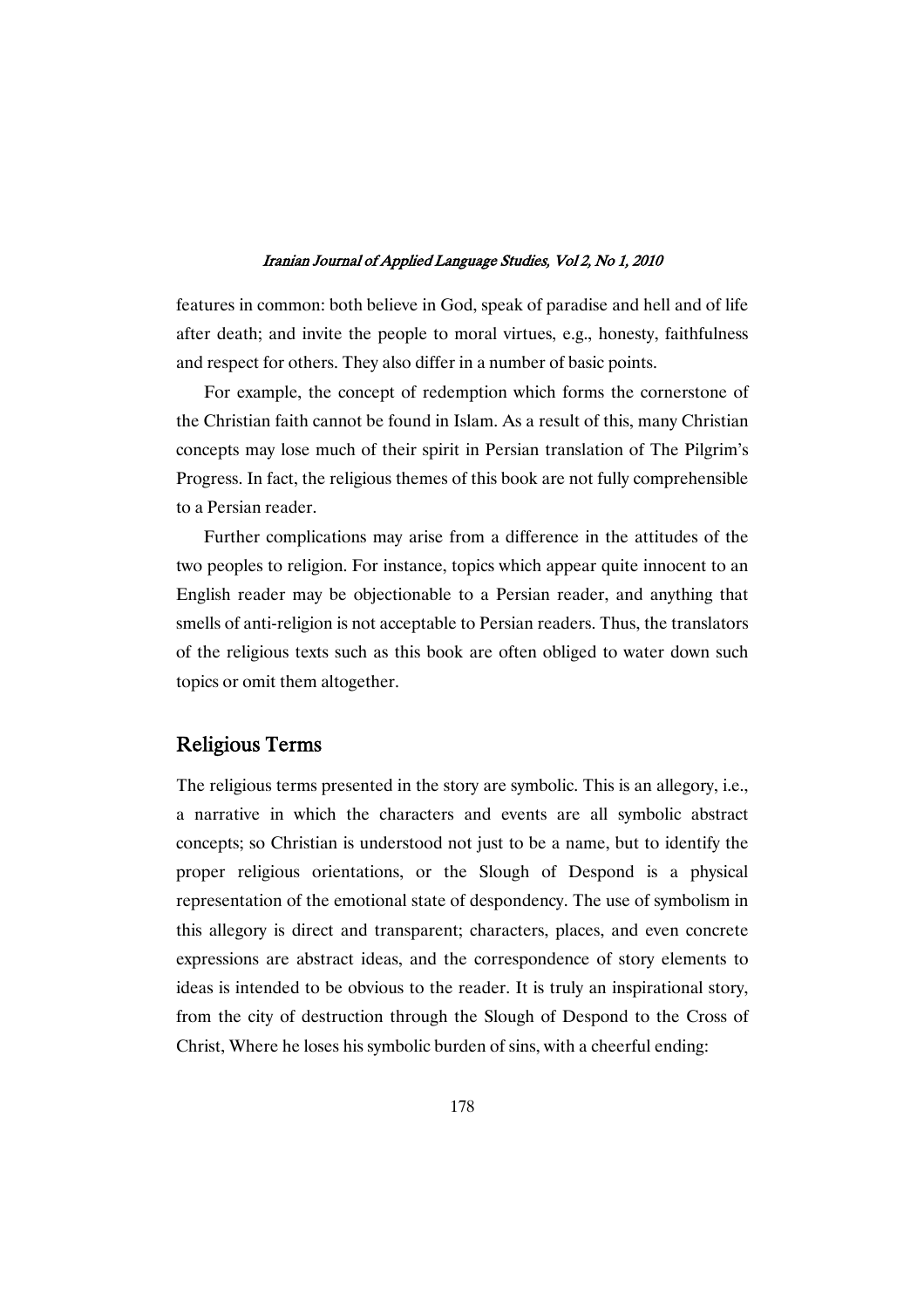ST: Then was Christian glad and lightsome, and said with a merry heart: he both gives me rest by his sorrow and life with his death (P. 48). TT: sepas masihi sarshād ?az shādi va saboki dar del goft: ārāmesh rā bā anduh va zendegi rā bā marge xod be man ?arzāni dāsht (P. 54).

Christian, as the symbol of all faithful people, sets out on a journey during which he encounters various threats to get to salvation: his own despair at his sinful nature (the Slough of despond), the enticements of the material world (Vanity Fair), various fellow travelers who would lead him astray through their own faulty belief, and the devil himself (apollyon). He also receives support from the assurance of his own election (his being reclothed and marked as one of the elect), from the guiding hand of Christ, from the Bible (the scroll he is given at his conversion), and from other fellow travelers who adhere to the true faith. Finally he reaches the Celestial City which is described at the beginning in Christian's initial version (P. 43), as part of his motivation for the journey. At the same time God never leaves his true disciples alone in this way. When in Vanity Fair, for example, faithful is killed, Hopeful takes his place. Hopeful is so moved that he becomes Christian's companion:

- ST: Thus one died to make testimony to the truth, and another rises out of his ashes to be a companion with Christian (P. 127-128).
- TT: yeki dar rāhe haq be shehādat miresad va digari ?az xākestarash sar bar miāvarad tā masihi rā mosāheb va hamrāh bāshad (P. 118).

Though the story bears some religious terms that are exclusively found in Christianity, the main theme of it may be universal. According to the appendices provided by the translator, in Islamic Mysticism, nearly the same spiritual journey for a true follower of Allah can be found. One who wants to get salvation should experience the threats, risks and despairs, because the way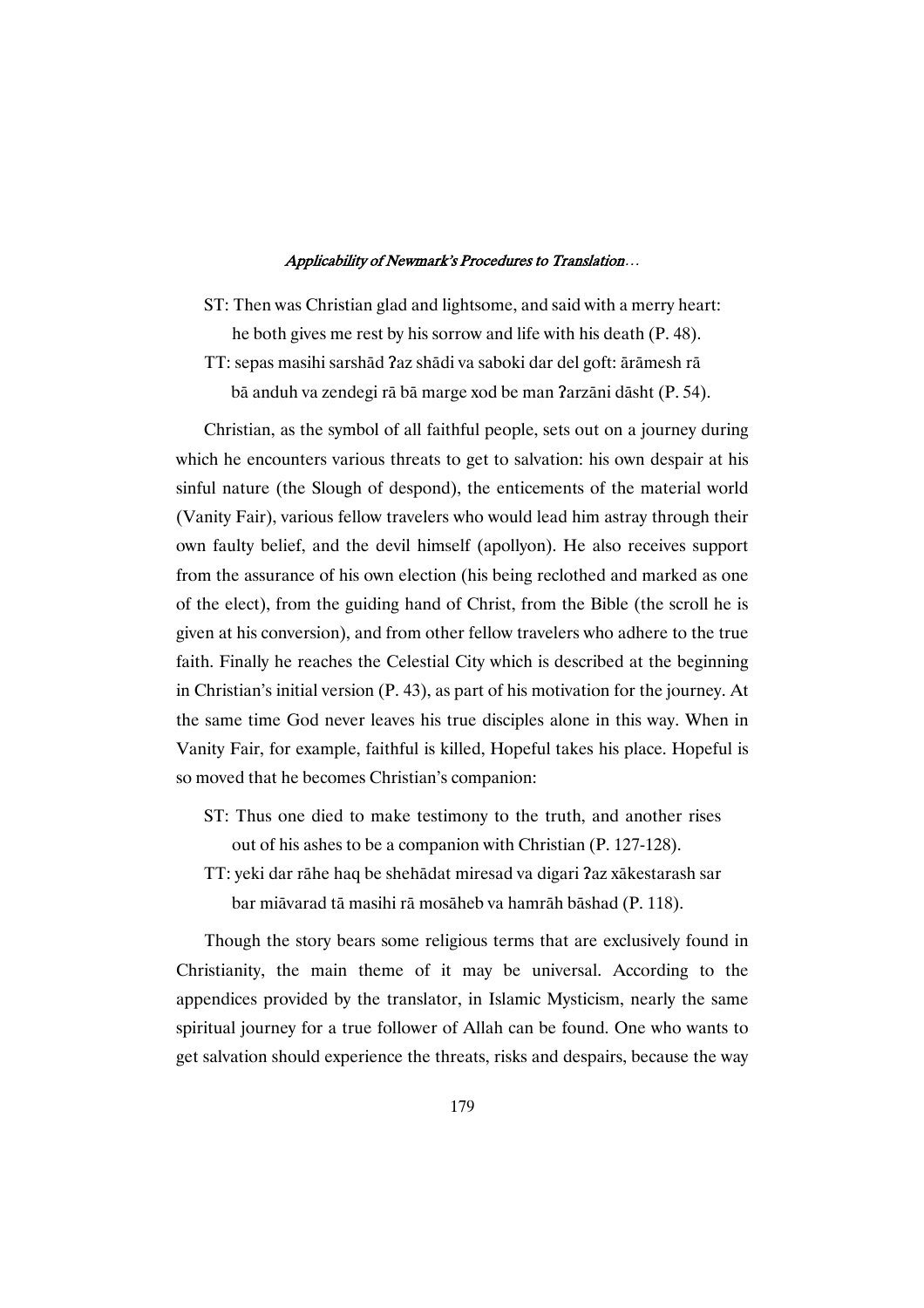is not easy. There are also encouragements and rewards. Through the Persian translation, it can be easily understood that the translator has had the least problems for transferring the allegorical terms in the process of the journey.

Even the fundamental concepts used in traditions and narrations about the prophets like Moses and Abraham and other persons like Adam and Eve and their first sin, brought in the Quran and Bible are to a large extend alike. Thus the main theme of the story has been transferred precisely like the following instances:

- ST: Then they took them, and had them to the Mount upon which Abraham our father had offered up Isaac his son, and showed them the altar, the wood, the fire and the knife, for they remain to be seen to this very day (P. 303).
- TT: sepas ?onān rā be kuhi ke pedaramān, ebrāhim, peserash eshāq rā taqdim kard, bordand va bā ?onān mehrāb, chub, ?ātash va chāqu rā ke tā ?in ruz berāye royat bāqi bud neshān dādand (P. 243).
- ST: , … , showed them one of the apples that Eve did eat of, and that she also did give to her husband, and that for the eating of which they both were turned of paradise (P. 302).
- TT: ..., va veki ?az sibhāi rā ke haavā xorde bud neshān dādand, ke veki rā niz be hamsarash dāde bud va be xātere ?ān ?az behesht rānde shode budand (P. 243).

The problem, however, remains with the religious concepts which are not common between Islam and Christianity, among which some are outstanding:

One of the most frequent religious themes in the book is "trinity" which is problematic for the translator to transfer into Persian, and the way she has dealt with it, proves it. Trinity is one of the main doctrines of Christians. To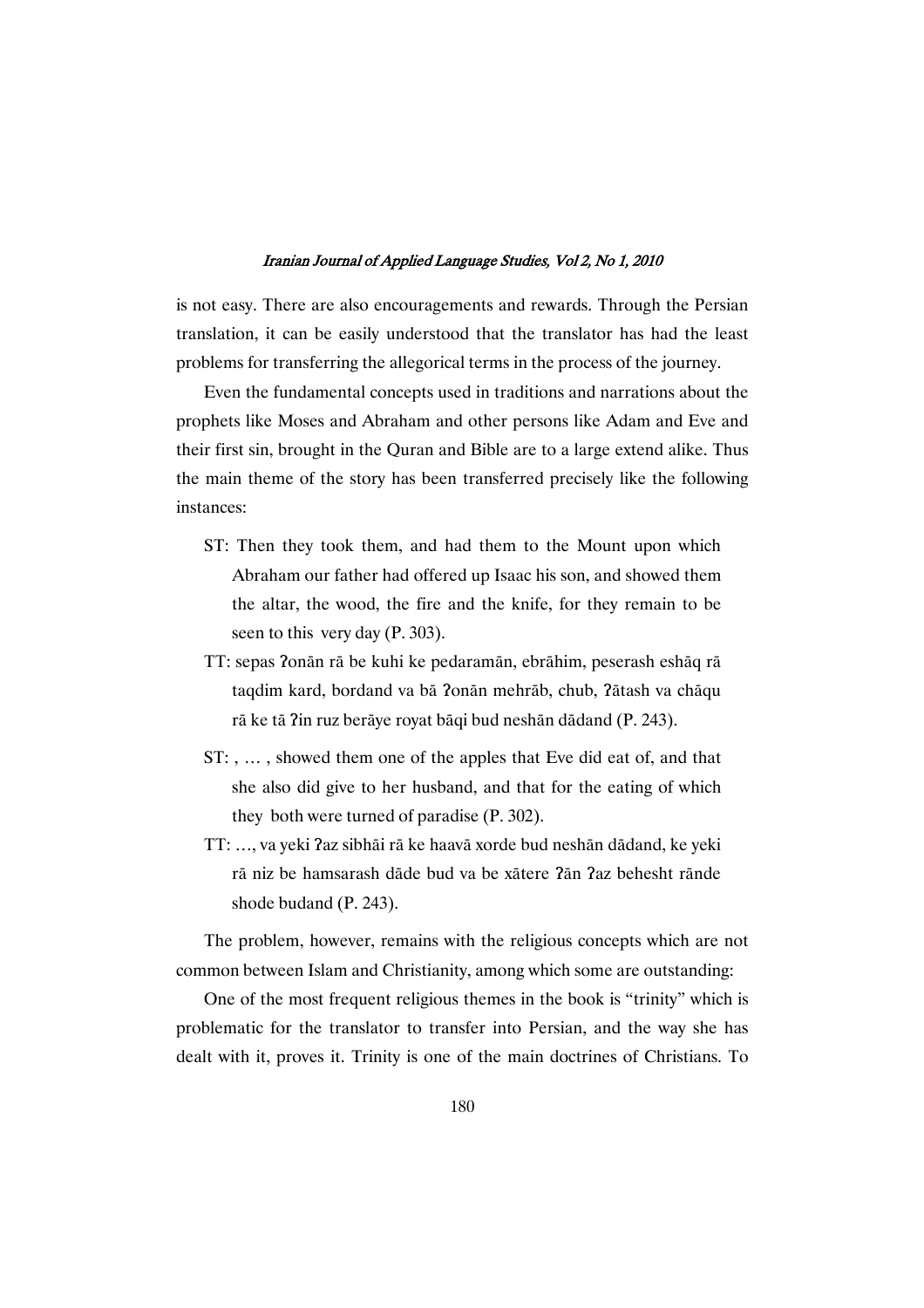them, though God is one God, he exists in three distinct persons, usually referred to as God the father, God the son, and The Holy Spirit. The Holy Spirit, however, works in the interests of glorifying Christ, and of bringing into perfection the goal of the redemptive process.

This theme, however, has been denied in Islam. On the contrary, "Tawheed" is one of the unique characteristic of Islam that distinguishes it from other divine religions including Christianity and Judaism. It's the belief that makes Islam a strictly monotheist religion. Thus the Tawheed corresponds to the Trinity in Christianity. Tawheed states that God is one and he is devoid of any partner or some one to him he is in need. It is stated in Quran (4: 171) that "Christ Jesus, the son of Mary, was (no more than) any apostle of Allah … say not: trinity: desist: it will be better for you: for Allah is one God."

Haneef (1985) emphasizes that God is not like a pie or apple which can be divided into three thirds. If God is three persons or possesses three parts, he is assuredly not the single, unique individual which Christianity professes to believe in.

The following examples show the way the translator has dealt with these differences in Persian:

ST: God sent forth his **Son**, made of a woman (p. 341).

TT: xodāvand **farzand**ānash rāʔaz vojude zan āferid (P. 270-271).

(Lit. God his children from existence of woman created).

ST: The **Son** of the blessed is very pitiful (p. 44).

TT: farzande mobārak besyār baxshande ?ast (p. 51).

(LIT. child blessed very pitiful is). Remark: "son" is replaced by "farzand" (child) in Persian. Newmark (N.M.): cultural equivalent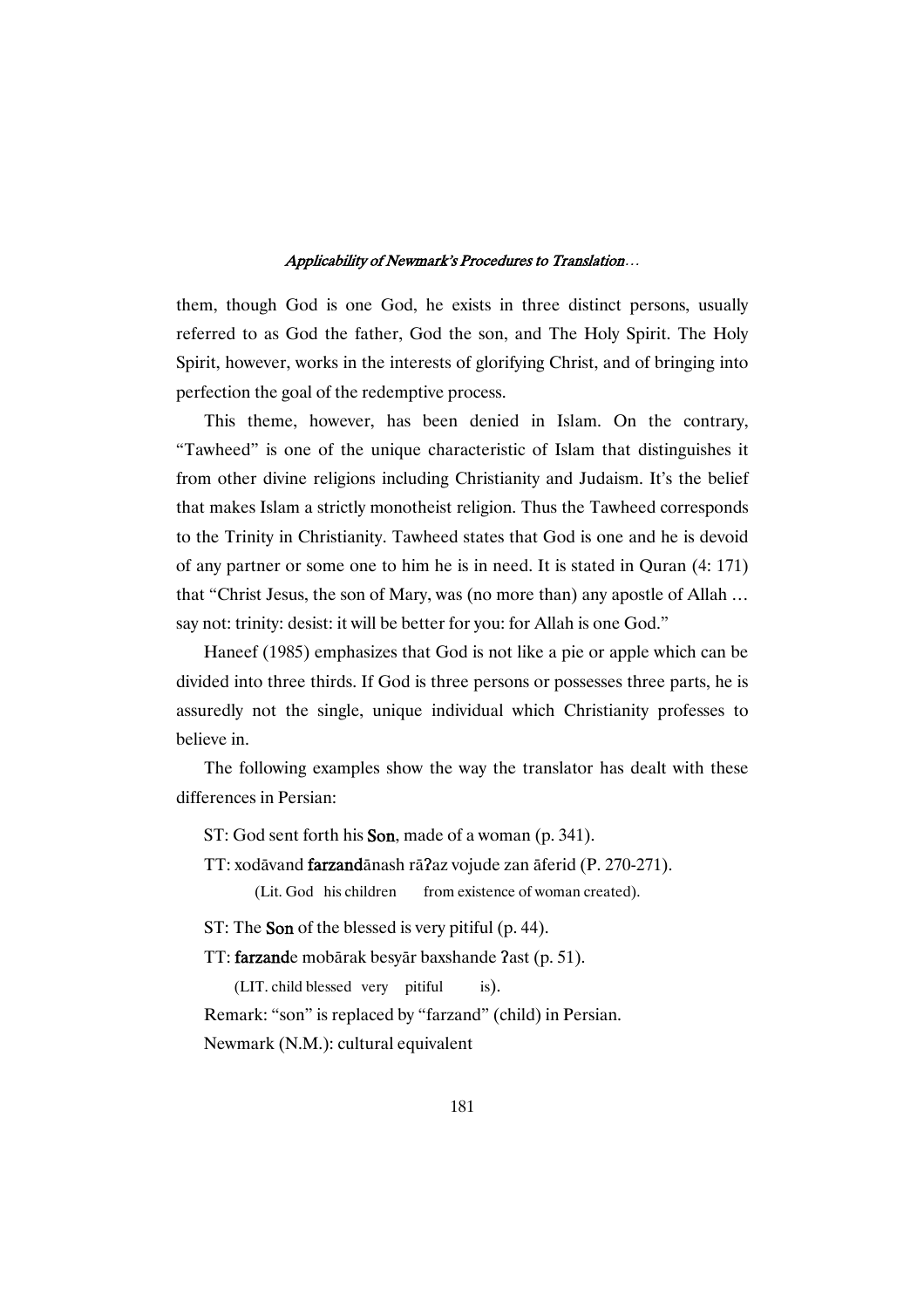ST: I have grieved the Spirit (p. 44).

```
TT: ruholqodos rā ?az xodam ranjāndam (p. 51).
(Lit. holy spirit from myself grieved I).
N.M.: cultural equivalent
```
- ST: …, and by his righteousness, which is the righteousness of God (for he himself is God) (p. 192-193).
- TT: ..., ?az ?edālate ?u ke hamān?edālate xodāvand ?ast, bahre gir  $(-\cdots)$  (P. 171). N.M.: deletion
- ST: It made me see that God the father, though he be just, can justly justify the coming sinner (P. 185-186).
- TT: berāye man? āshkār kard ke **xodavande ?ādel** gonāhkāri rā ke ruy be suye vey miāvarad chegune morede qazāvat va ?edālat qerār midehad (P. 166).
- ST: Or thus, Christ makes my duties that are religious acceptable to his father by virtues of his merits (P. 190).
- TT: lazā masih b?āese pazireshe takālife diniye man dar pishgāhe xodāvand mishovad (P. 169).

Remark: "father" is replaced by "xodāvand" (God), in Persian.

N.M.: functional equivalent

The following examples show that the translator has not been consistent in her methods:

### ST: God the father, God the son, and God the Holy Spirit (P. 290).

TT: xodāvande pedar, xodāvande pesar, xodāvande ruholqodus (P. 233).

(Lit. God father, God son, God holy spirit).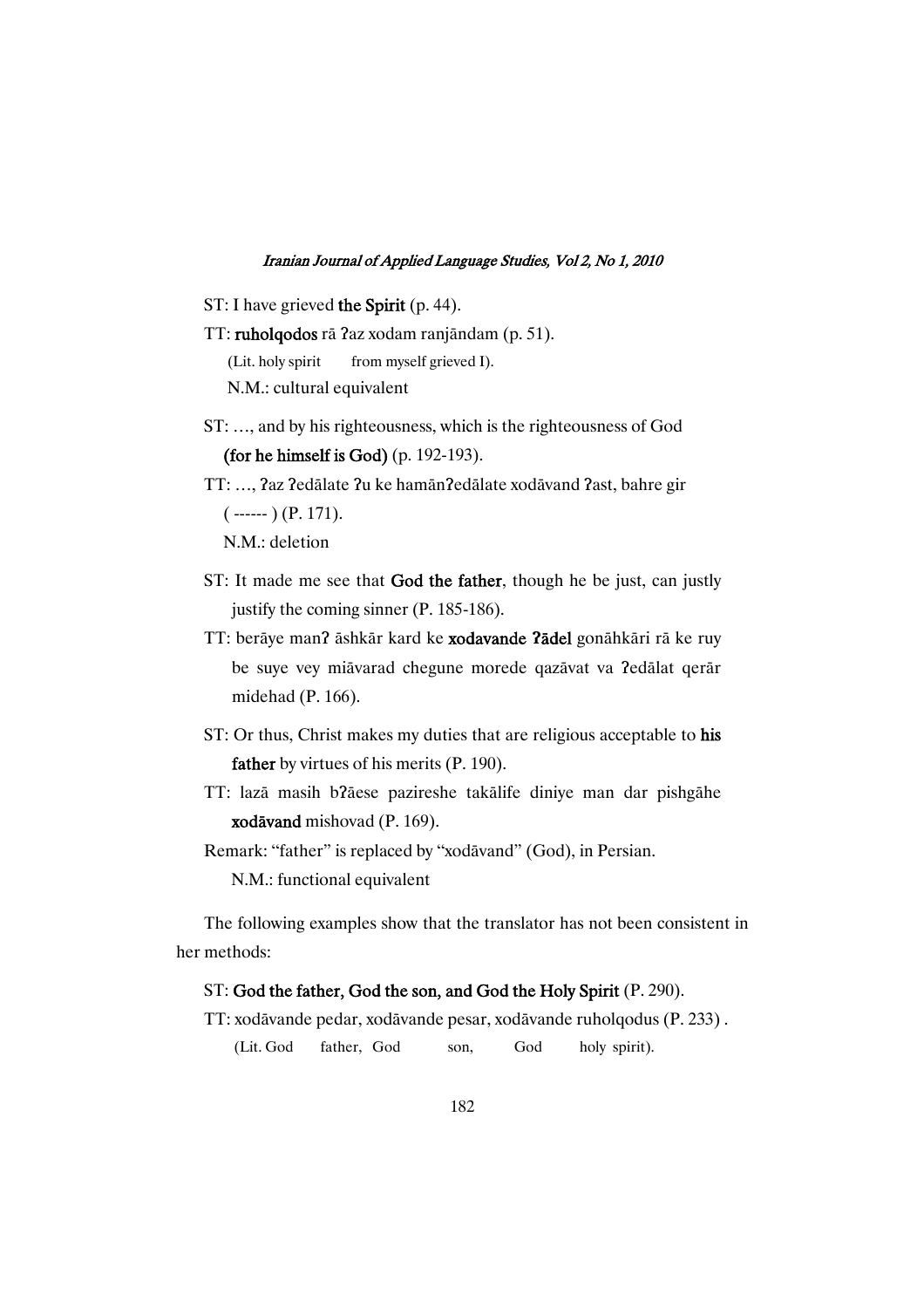ST: What is supposed by his being saved by the **Trinity**? (P. 291).

TT: manzur ?az nejāt be vasile **taslis** chist? (P. 234).

(Lit. intention from saving by trinity what is).

N.M.: literal translation

The notion of "resurrection" is present both in Islam and Christianity, but with different interpretations. Harun (2001: 8) confirms the existence of this concept in Islam: "Our prophet (saas) also told us that Jesus (as) be sent back to earth and related that in that time, which is called the end of time, there may be a period in which the earth will attain unprecedented peace, justice and welfare." It was dealt with as follow:

ST: He died for our sins, and rose again for our justification (P. 185).

TT: ------------ (P. 165).

N.M.: deletion

- ST: How believe you as touching the resurrection of the Dead? (P. 293).
- TT: barxāstane mordegān rā dar ruze qeyāmat chegune toji mikoni? (P. 235). (Lit. rise of dead in day of resurrection how justify you).
- ST: I believe they shall rise, the same that was buried (P. 293).
- TT: m?oteqedam ke ?ānān hamchenān ke dafn shodehand, bar xāhand xāst (P. 235).

N.M.: cultural equivalent

Another symbol which is among the popular Easter symbols in Christianity is "lamb". The Easter lamb represents Christ with the flag of victory. It represents Jesus and relates his death to that of the lamb sacrificed on the first pass over. Christians traditionally refer to Jesus as "the lamb of God". It is a symbol of innocence and purity. The Persian translator dealt with "lamb" differently: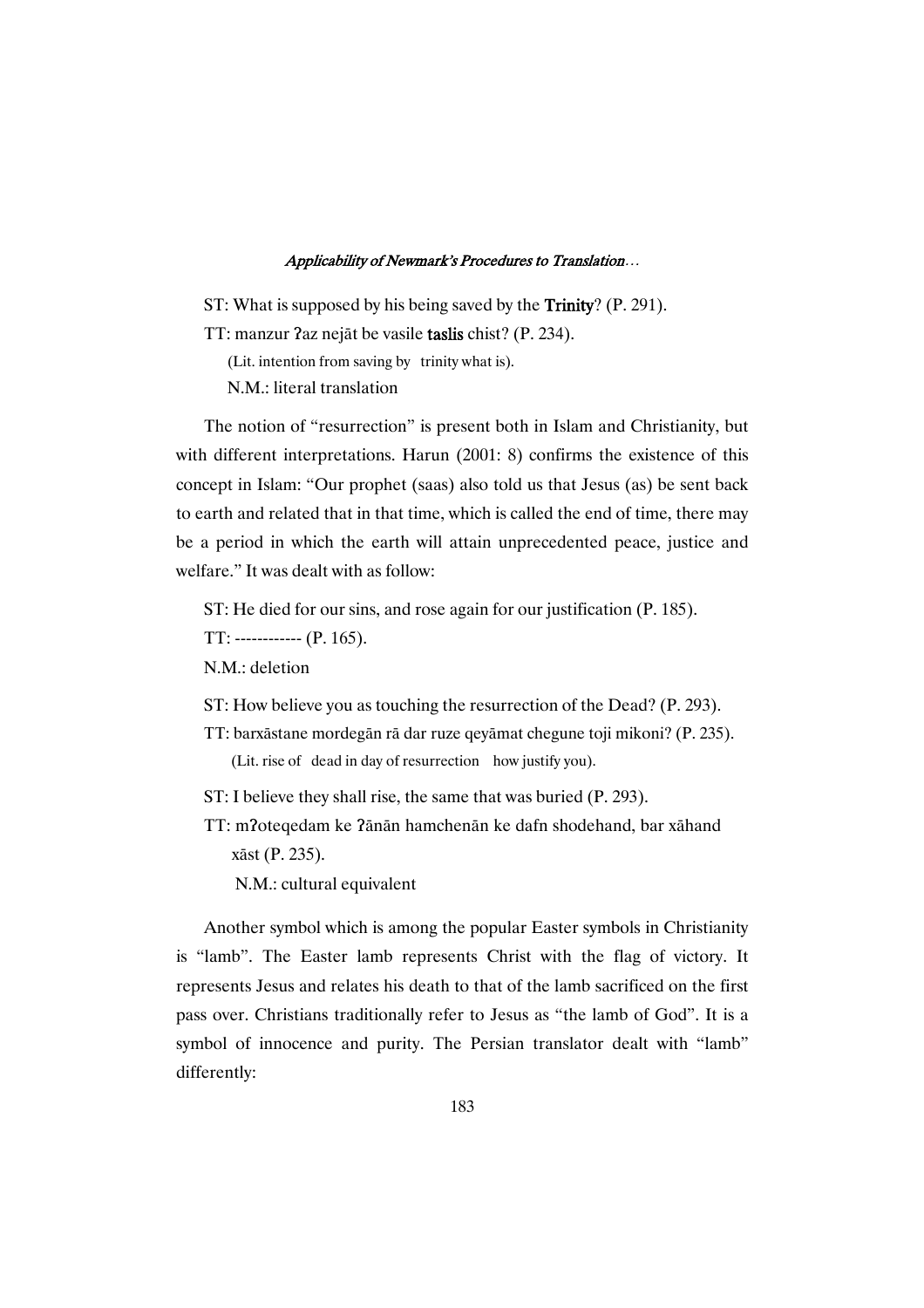- ST: marriage supper of the lamb (P. 207).
- TT: zafāfe shāme bare (P. 182). (Lit. marriage of supper of lamb). N.M.: literal translation
- ST: … be to him that sitteth upon the throne and to the lamb for ever and ever (P. 209).
- TT: bar ?on kas ke bar taxt neshinad ta abadolabad (P. 183).
	- (Lit. be to him that upon throne sits for ever and ever).

Remark: "lamb" is deleted in Persian.

N.M.: deletion

Another problem remains with the way the translator dealt with the alcoholic terms which are forbidden in Islam. Alcoholic drinks, in general, and "wine", in particular, are mingled with the religious feasts of Christians. The wine refers to the blood of Jesus, and his sacrifice on the cross, but they are totally rejected in Islam. The following extract clearly shows this contradiction:

- ST: The next they brought up was a **bottle of wine**, red as blood. So Gaius said to them, drink freely, this is the juice of the true wine that makes glad the heart of God and Man (P. 341).
- TT: sepas sāyari āvardand ke dar ?on johari sorx rang be range xun bud. pas mizbān be /ishan goft āzādāne beyāshāmid, zirā ?ābe **hayat baxshi** ?ast ke qalbe ?ensān va xodāvand rā masrur misāzad (P. 272).

Remark: "bottle of wine" and "wine" in the source text have been replaced by "sāyar" (cup) and "?abe hayat baxsh" (life giving water) in the target text respectively.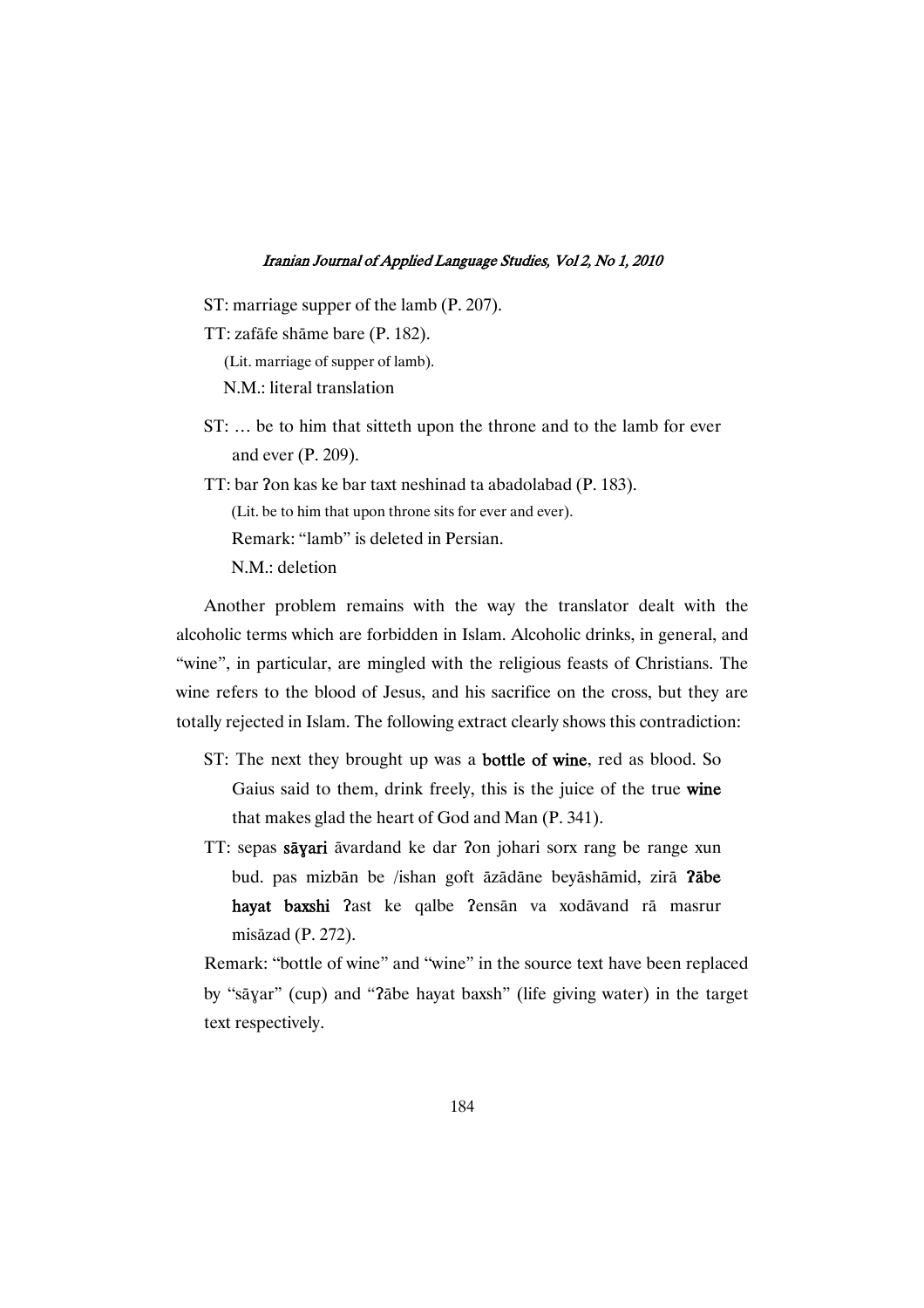N.M.: cultural equivalent Other alcoholic terms were translated as follow: ST: Bottle of spirits (p. 280). TT: ?abe hayat (P. 225). (Lit. water of life) ST: Wine (P. 67). TT: ashrabe (P. 69). (Lit. drinks). N.M.: cultural equivalent ST: Ale – house (P. 109) TT: ------------ (P. 103). N.M.: deletion

One episode of the story is about those animals whose meats are not clean in Christianity, and quotes Moses saying who describes clean animals as below:

- ST: This brings to my mind that of Moses, by which he describeth the beast that is clean. He describes the clean animals as those that parteth the hoof and chewth the cud and as examples names, hare, dog or bear as unclean (P. 103-104).
- TT: goftehāye shomā merā be yāde gofte musā dar sefare lāviān andāxt ke dar vasfe heyvānāte pāk farmud: (sefare Lavian 11:1-8). xodāvand be musā va harun farmud in dasturat rā be qome ?esrāil bedehand. har heyvāni ke shekāfte som bāshad va noshxār konad halal gusht ?ast. vali gushte **shotor, gurkan va xargush** rā nebyad xord. ... hamchanin gushte xuk rā niz nebāyad xord (P. 98).

In the above source text only three animals, i.e., hare, dog and bear are stated, while in the target text, on the one hand, the translator has added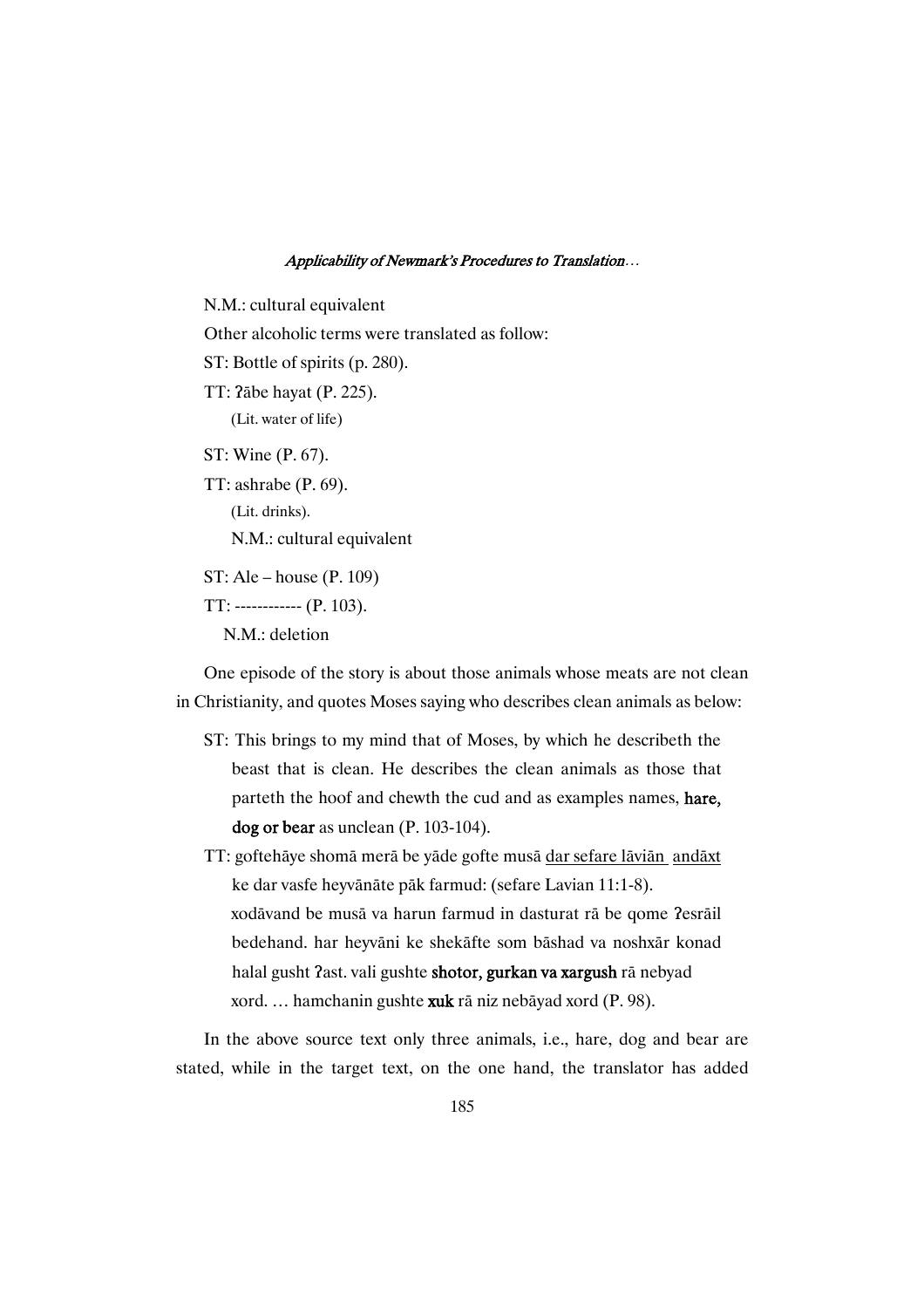"shotor" (camel), "gurkan" (zebra badger) as well. On the other hand, the underlined parts are the extra explanations that the translator has brought together with a footnote.

N.M.: expansion

It is found that the Persian translation is full of undertanslations, to a large degree, and overtranslations, to a lesser degree, of which some are worth of noting:

- ST: I have heard many cry out against sin in the pulpit, who yet can abide it well enough in the heart, house and conversation (P. 105).
- TT: --------------------- (P. 100).
- ST: But at last he got more confidence and then they all turned their tales and began to deride poor Christian behind his back. And thus much concerning Pliable (P. 21).

TT: ---------------------- (P. 32).

N.M.: deletion

ST: (Thus it happened to Israel for their sin, they were sent back again by the way of the Red Sea) (P. 56).

 $TT:$  ------------------------ (P. 61).

Remark: the above sentence has been deleted in the Persian text, but has been translated and brought as a footnote

N.M.: deletion+ footnote

For over translations, the following examples can be stated:

ST: ------------- (P. 100).

TT: (fekr mikonam bad nebāshad ?u rā por mode?ā bexānim dar Zebāne motedāvel be ?in qabil ashxās por mode?ā miguyand (P. 95).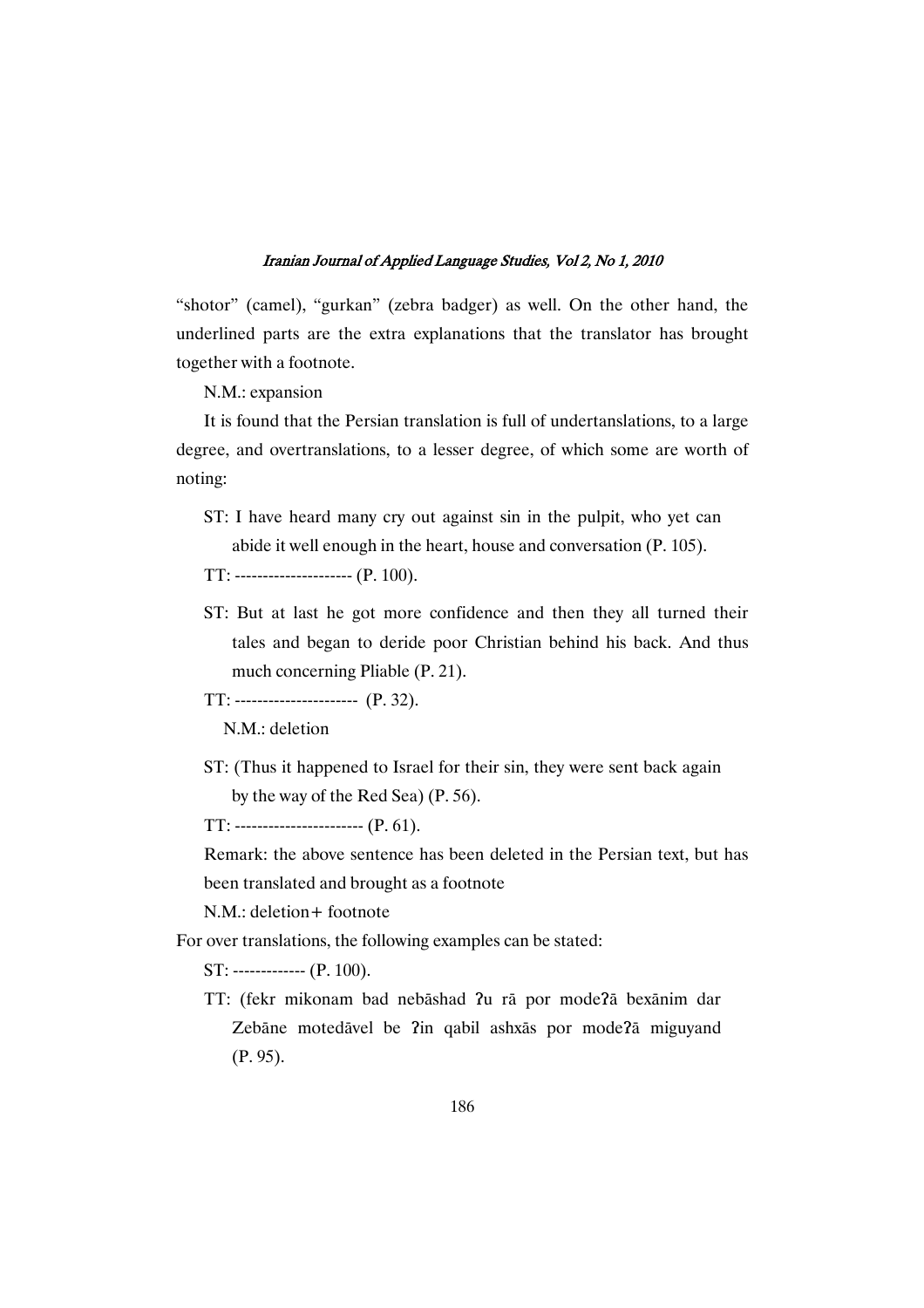ST: ----------- (P. 115).

TT: (kelisäye kätolik) (P. 108).

ST: Besides, I will add, that instead of those dangers, thou shalt meet with much safety, friendship, and content (P. 24).

TT: bejāye barxord bā ?on hame moxāterāt qarine rahmat va safā va rezāyat bāshi; <u>va shāhede maqsud rā dar āɣush giri</u> (P. 34).

Remark: in above example, the underlined part (Lit. and have the witness of intention in your arms), is added in Persian.

N.M.: expansion

It is also found that the translator, in some cases, recoursed to the adaptation, but this strategy distorted the connotative meaning of the source text, like the following case:

- ST: They also now comforted each other, that whose lot it was to suffer even he should have the best on't; therefore each man secretly wished that he might have that preferment: but committing themselves to the all wise disposal of Him that rulth all things, with much content they abode in the condition in which they were, until they should be otherwise disposed of (P. 120).
- TT: yekdigar rā bā ?in navid delxosh midāshtand ke ?on kas bishtar ranj berad va be feyze shahādat resad tāl?ei deraxshantar va hessehi bishtar dārad va niz har yek ?az ?on do dar zamire xod xāstāre chanin ?eftexāri budand. tavaakol be xodā kardeh, xod rā be soltāne haqiqie jahān sepordand va dar ?āleme taslim va rezā be ?entezāre qezāye ?elāhi neshastand (P. 111).

The above underlined phrases "feyze shahādat resad" (to receive the honour of martyrdom), "tavaakol be xodā kardeh" (trusted in God), "be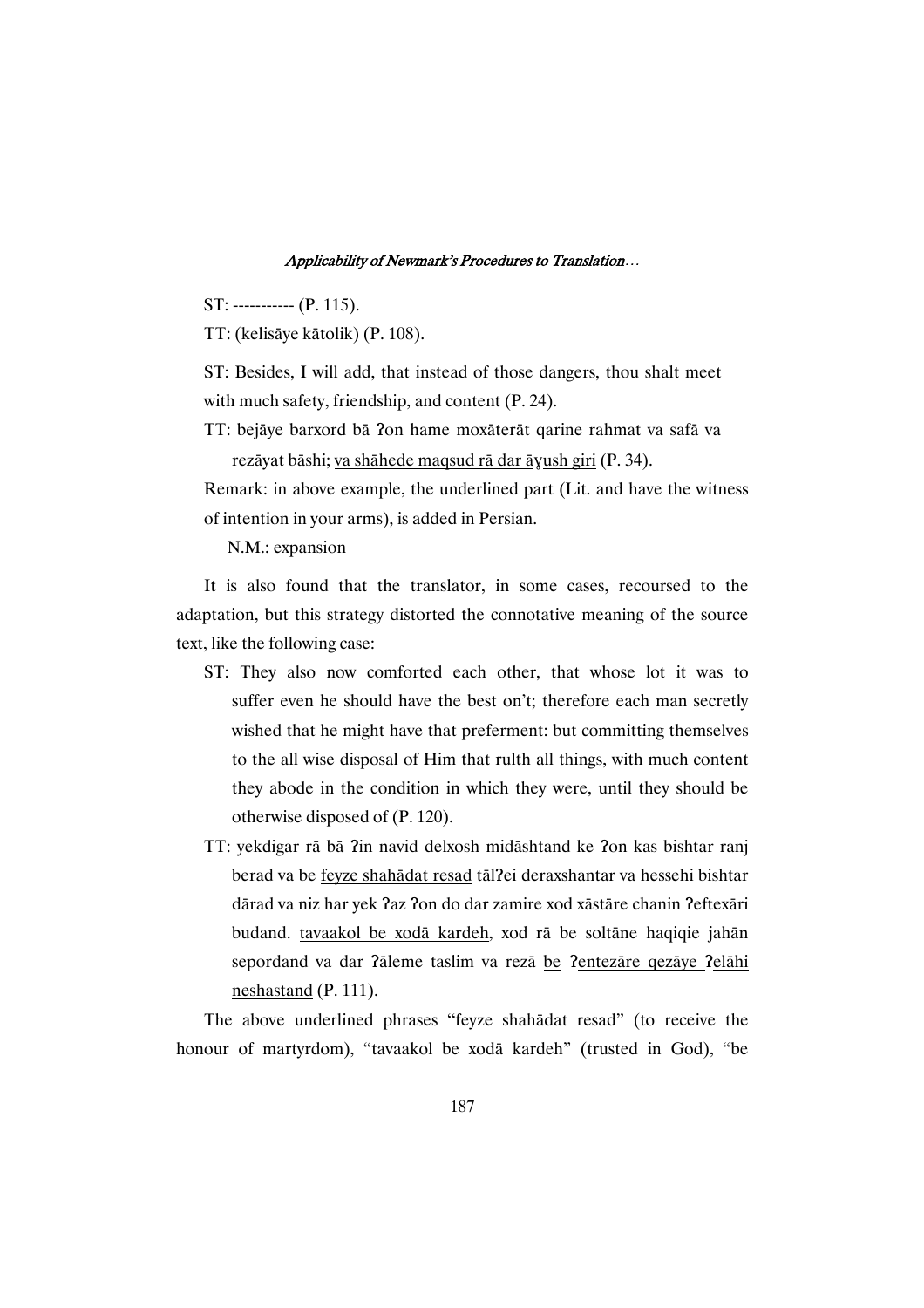Pentezāre qezāye Pelāhi neshastand" (waiting for God's decision), which have religious loads in Persian seem to be not appropriate equivalents for the original text. Other examples for such adaptations are:

ST: Yes, and they put me in hope and fear (P. 47).

TT: āri tamāme ?in vaqāye merā dar <u>bim – o omid q</u>arār dādehand (P. 53).

Remark: "hope and fear" in English is changed into "bim – o omid" (fear and hope) in Persian.

N.M.: recognized translation

- ST: We were born in the land of Vain Glory (P. 50).
- TT: dar zamini motevaaled shodehim ke shokuh va jalāli yeyre vāqe dārad  $(P. 56)$ .
	- (Lit. in land born were we that glory and magnificence not real has).
	- N.M.: paraphrase

# Conclusion

Problems of religious culture are not, however, confined to the content of a message; they also involve lexical items as well as religious restrictions. For example, the verb baptize is basically a Christian term or Lord's Day (P. 404), which in Christianity means Sunday, a day considered as a holy day" when translated into Persian as ruze mahshar (P. 315) ( day of Judgement) loses its religious shade of meaning for the Muslem readers.

Greater problems are posed by lexical items referring to objects that are forbidden in target language. A good example of this is the lexical items which refer to the various types of alcoholic beverages like vine, beer, etc. which are forbidden in Islam.

The original text bears an epigram, which supports one of the themes of the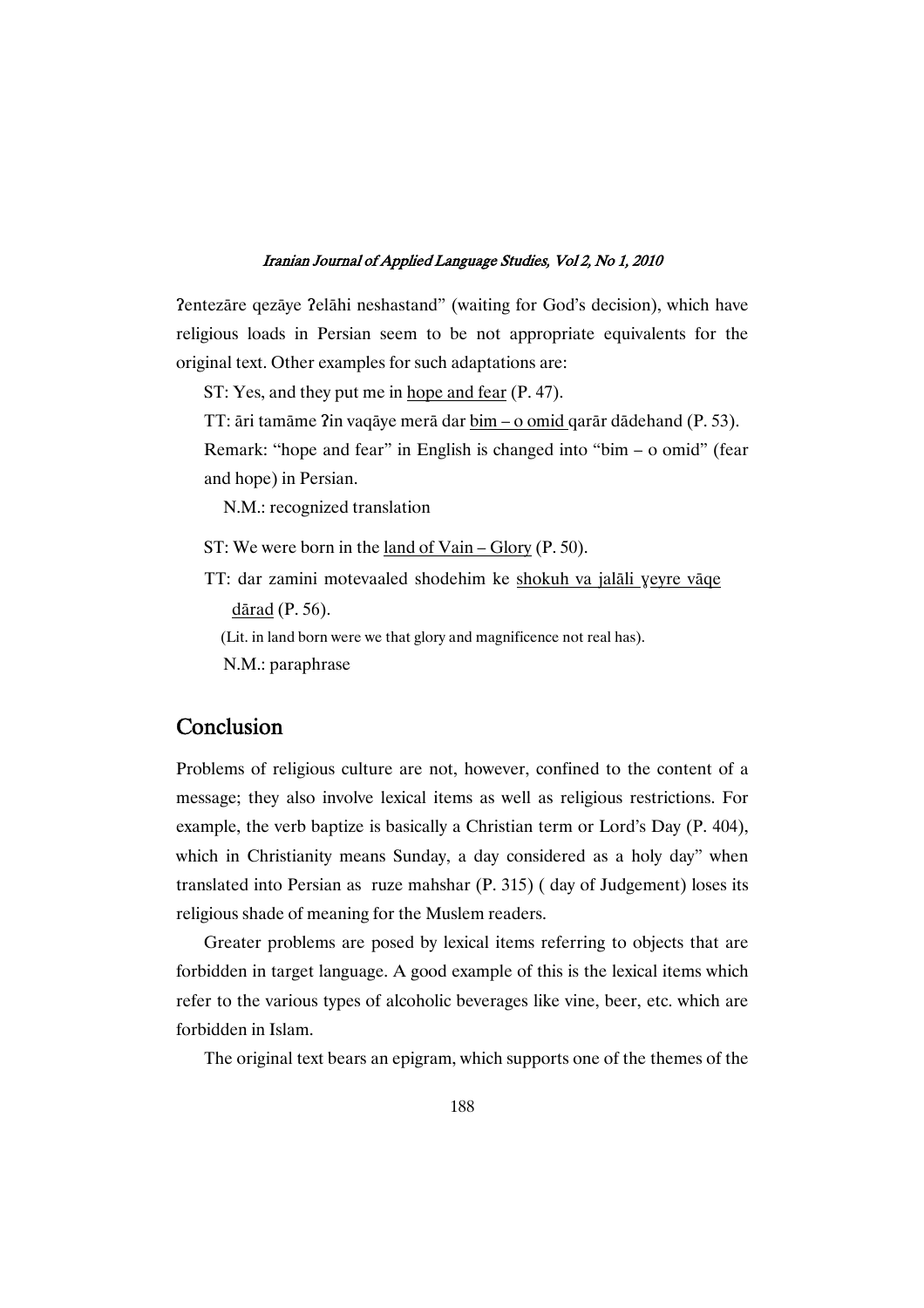story. It implies that God will always be with his men in his difficult way to salvation:

Everyman, I will go with thee, and be thy guide, in thy most need to go by the side.

This epigram is not considered by the Persian translator, and is absent in target text.

The Persian equivalent of the title has a mystic implication. In its denotative meaning in Persian, it means travelling (seir) and treatment (soluk) of the pilgrim. In a mystic sense, it means a spiritual journey committed by a pilgrim. This equivalent, however, does not convey the implied meaning of the original one in which the author stressed the progress not the static stance of the pilgrim.

In respect to the religious terms, it is obvious that the general traditions and narrations about the prophets, paradise and hell, to name only a few, are transferred with the least adaptation. On the contrary, those religious concepts, which are unique to Christianity, are found to be the most problematic. This can be supported by the strategies she has adopted such as frequent use of deletions and adaptations.

On the last, it should be noted that, due to great differences between Islamic and Christian values, the way they have been translated by the translator into Persian in this book, seems to be justifiable.

# References

Amin-Zaki, A. (1995). "Religion and cultural considerations in translating Shakespear into Arabic", in Anuradha Dingwany and Carol Marier (eds.) (1995), Between Languages and Cultures, Translation and Cross-cultural Texts, Pittsburgh and London: University of Pittsburgh Press.